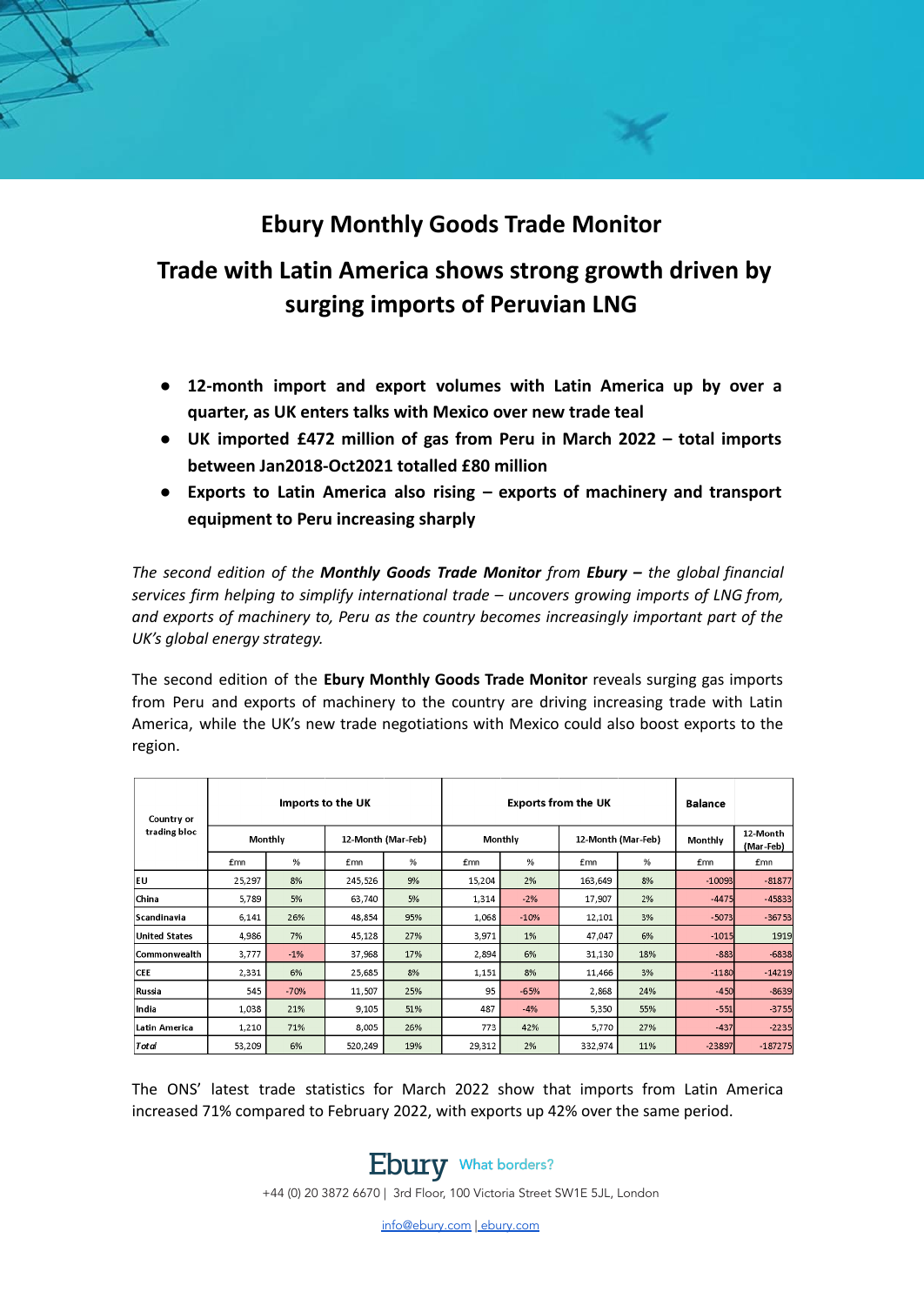For the 12-months Apr'21-Mar'22, imports (26%) and exports (27%) were up by over a quarter compared to the year before.

Further analysis of these headline figures reveal Peruvian gas imports could be a major driver behind both trends.

The UK only imported a total of £80 million of gas from Peru between January 2018 and October 2021. However, it imported a further £1,089 million between November 2021 and March 2022, including £472 million in March 2022 – nearly 40% of the UK's total imports from Latin America through the month.

Exports of machinery and transport equipment to Peru also surged in March rising to £95 million from a long-term average of around £5 million a month. With rising gas imports from the country, it appears the UK is deepening its ability to import LNG from Peru by supporting its investment in infrastructure.

Gas prices have been surging in Europe, exacerbated by fears over supply following Russia's invasion of Ukraine at the start of the year.



**Jack Sirett, Head of Dealing at Ebury**, the global financial services firm which recently acquired the Brazilian fintech Bexs to deepen its ability to support companies trading in Latin America, said the findings revealed the UK's desire to deepen its gas inventories ahead of next Winter and diversify its energy supply chain.

"On the face of it, the ONS' latest data shows a striking increase in trade between the UK and the Latin America region. However, rising imports have largely been driven by a surge in the

### **Ebury** What borders?

+44 (0) 20 3872 6670 | 3rd Floor, 100 Victoria Street SW1E 5JL, London